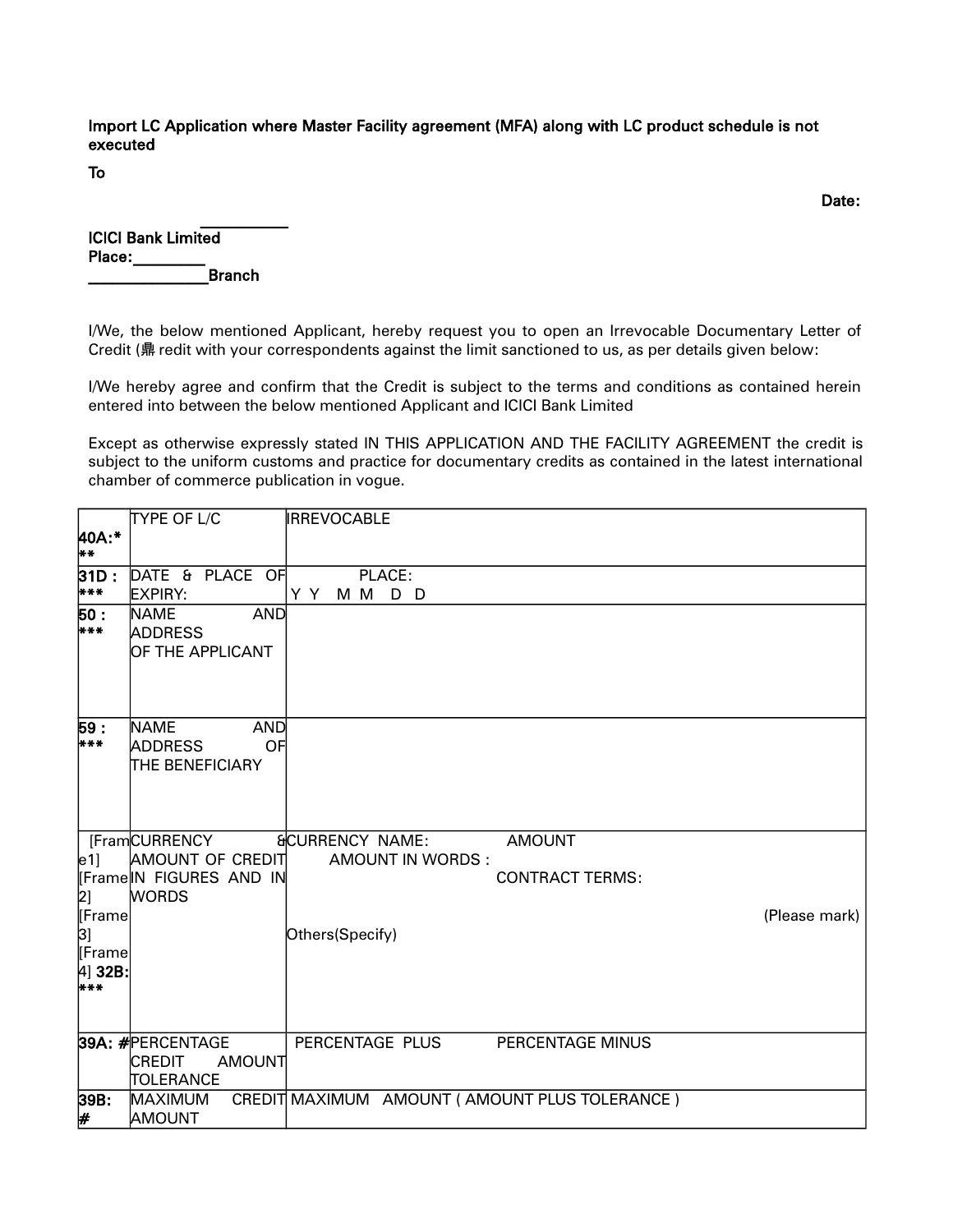| 39C                   | <b>ADDITIONAL</b><br><b>AMOUNTS COVERED</b>                                                                    |                        |                         |                            |       |
|-----------------------|----------------------------------------------------------------------------------------------------------------|------------------------|-------------------------|----------------------------|-------|
|                       | (USANCE INTEREST)                                                                                              |                        |                         |                            |       |
| 41a :<br>(A/D)<br>*** | CREDIT AVAILABLE<br><b>WITH</b>                                                                                | <b>ANY BANK</b>        | <b>ADVISING BANK</b>    |                            |       |
|                       | CREDIT AVAILABLE ACCEPTANCE<br>ΒY                                                                              | <b>PAYMENT</b>         | DEF PAYMENT             | <b>NEGOTIATION</b>         | SIGHT |
| 42c:<br>@             | USANCE OF DRAFTS                                                                                               | AT SIGHT               |                         | DAYS FROM DATE OF SHIPMENT |       |
|                       | 42a:@DRAWEE                                                                                                    | <b>ISSUING BANK OR</b> | <b>NEGOTIATING BANK</b> |                            |       |
| 42p:                  | <b>DEFERRED PAYMENT</b><br>DETAILS                                                                             |                        |                         |                            |       |
| @<br>43P:             | PARTIAL SHIPMENTS PROHIBITED                                                                                   |                        | PERMITTED               |                            |       |
| 43T.                  | TRANSHIPMENTS                                                                                                  | <b>PROHIBITED</b>      | <b>PERMITTED</b>        |                            |       |
| 44A:                  | SHIPMENT FROM                                                                                                  |                        |                         |                            |       |
| 44B:                  | SHIPMENT TO                                                                                                    |                        |                         | <b>VIA</b>                 |       |
| 44C                   | LATEST DATE<br>OF<br><b>SHIPMENT</b>                                                                           |                        |                         |                            |       |
| 45A:                  | <b>AND</b><br><b>QUANTITY</b><br><b>DESCRIPTION</b><br>OF<br><b>GOODS</b><br>(BRIEF DETAILS)                   |                        |                         |                            |       |
| ***                   | <b>IMPORT</b><br>LICENCE/OGL<br><b>DETAILS</b>                                                                 |                        |                         |                            |       |
| ***                   | <b>EXPORT</b><br><b>IMPORT</b><br>CODE NO.                                                                     |                        |                         |                            |       |
| ***                   | P.O. NUMBER<br>AND<br><b>DATE</b>                                                                              |                        |                         |                            |       |
| ***                   | <b>COUNTRY</b><br>$\overline{OF}$<br>ORIGIN                                                                    |                        |                         |                            |       |
|                       | 1) INSURANCE CO 担<br>ADDRESS &<br>NAME<br>FAX No.<br>2) POLICY<br>No.&<br>DATE (COPY TO BE<br><b>ENCLOSED)</b> |                        |                         |                            |       |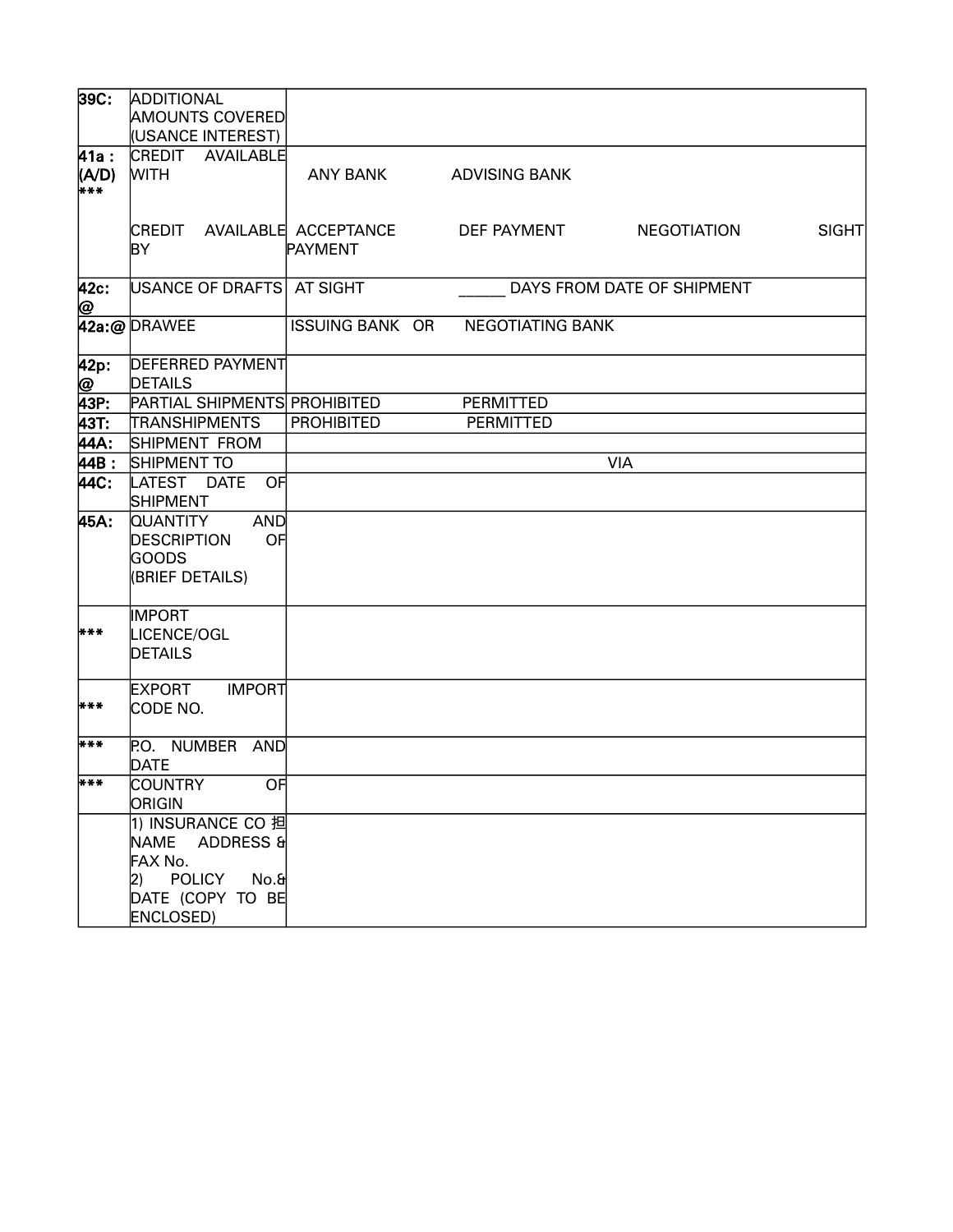| 46A: | <b>DOCUMENTS</b> |                                                                                                                                                                                                                                                                                                                                                                                                                                                                                                                                                                                                    |
|------|------------------|----------------------------------------------------------------------------------------------------------------------------------------------------------------------------------------------------------------------------------------------------------------------------------------------------------------------------------------------------------------------------------------------------------------------------------------------------------------------------------------------------------------------------------------------------------------------------------------------------|
|      | <b>REQUIRED</b>  | SIGNED COMMERCIAL INVOICE (S) IN ------COPIES QUOTING IMPORT<br>LICENCE/OGL REFERENCE AND CERTIFYING THAT THE GOODS SUPPLIED ARE<br>AS PER PURCHASE ORDER OF THE APPLICANT. GROSS FOB/CIF/CFR VALUE<br>OF THE GOODS BEFORE DEDUCTION OF AGENT 担 COMMISSION, IF ANY,<br>MUST NOT EXCEED THE MAXIMUM CREDIT AMOUNT.                                                                                                                                                                                                                                                                                  |
|      |                  | CERTIFICATE OF ORIGIN ISSUED BY CHAMBER OF COMMERCE<br>(IN)<br>DUPLICATE)                                                                                                                                                                                                                                                                                                                                                                                                                                                                                                                          |
|      |                  | FULL SET OF SIGNED 鼎 LEAN"ON BOARD" OCEAN BILLS OF LADING MADE<br>Out to order and blank endorsed marked freight prepaid/freight<br>PAYABLE AT DESTINATION EVIDENCING SHIPMENT OF MERCHANDISE<br>DESCRIBED ABOVE. BILLS OF LADING MUST STATE FULL NAME AND<br>ADDRESS OF BOTH APPLICANT AND ICICI BANK LIMITED AS PARTIES TO BE<br>NOTIFIED. SHORT FORM, THIRD PARTY, FREIGHT FORWARDERS AND LASH<br>BILLS OF LADING ARE NOT ACCEPTABLE.                                                                                                                                                           |
|      |                  | AIRWAY BILL (ORIGINAL PLUS THREE COPIES) ISSUED BY AIRLINE OR IT 担<br>AGENT MADE IN THE NAME OF ICICI BANK LIMITED FOR ACCOUNT APPLICANT EVIDENCING THE<br>CURRENT AIRFREIGHT OF GOODS. AIRWAY BILL SHOULD BE MARKED 擢 REIGHT PREPAID/TO COLLECT<br>AIRWAY BILLS MUST STATE FULL NAME AND ADDRESS OF APPLICANT AND ICICI BANK LIMITED AS<br>PARTIES TO BE NOTIFIED. AIRWAY BILL MUST INDICATE FLIGHT NUMBER AND DATE.                                                                                                                                                                              |
|      |                  | SHIPPING COMPANY 担 OR THEIR AGENT 担 CERTIFICATE (IN DUPLICATE)<br>STATING THAT THE CARRYING VESSEL NAMED IN THE BILL OF LADING IS A<br>SEAWORTHY VESSEL, NOT MORE THAN TWENTY YEARS OLD, HAS BEEN<br>APPROVED UNDER INSTITUTE CLASSIFICATION CLAUSE (CLASS MAINTAINED<br>EQUIVALENT TO LLOYDS 100 A1) AND HAS BEEN REGISTERED WITH AN<br>APPROVED CLASSIFICATION SOCIETY (CERTIFICATE TO SPECIFY THE NAME<br>OF THE CLASSIFICATION SOCIETY)                                                                                                                                                        |
|      |                  | MARINE/AVIATION INSURANCE POL ICY OR CERTIFICATE (ORIGINAL PLUS)<br>COPY) DATED NOT LATER THAN THE DATE OF BILLS OF LADING/ AIRWAY BILL<br>SIGNED AND ISSUED BY INSURANCE COMPANY MADE TO ORDER AND<br>BLANK ENDORSED FOR 110 % OF CIF VALUE, COVERING INSTITUTE CARGO<br>CLAUSE (A), WITH EXTENDED COVER FOR TRANSSHIPMENT RISKS, IF <br>APPLICABLE, THEFT, PILFERAGE, BREAKAGE AND NON-DELIVERY, INSTITUTE<br>WAR CLAUSE (CARGO) AND INSTITUTE STRIKES CLAUSE (CARGO), INSTITUTE<br>TRANSIT CLAUSES FOR WAREHOUSE TO WAREHOUSE COVER WITH CLAIMS<br>PAYABLE IN INDIA IRRESPECTIVE OF PERCENTAGE. |
|      |                  | INSURANCE COVERED BY THE APPLICANT, COPY EACH OF FAX WITH<br>CONFIRMATION , INTIMATING THE APPLICANT DIRETLY<br>ON FAX<br>NOANDINSURANCE COMPANY DIRECTLY CONVEYING FULL DETAILS OF<br>SHIPMENT/DISPATCH SUCH AS VALUE AND BRIEF DESCRIPTION OF GOODS,<br>NAME OF SHIPPING COMPANY/AIRLINES, NUMBER AND DATE OF BILL OF<br>LADING/AIRWAY BILL, VESSEL NAME/FLIGHT NUMBER AND INSURANCE<br>POLICY/CERTIFICATE<br>NO AND DATE. WITHIN<br>48 HOURS<br>OF<br>SHIPMENT/DESPATCH                                                                                                                         |
|      |                  | SIGNED PACKING LIST (IN QUADRUPLICATE)                                                                                                                                                                                                                                                                                                                                                                                                                                                                                                                                                             |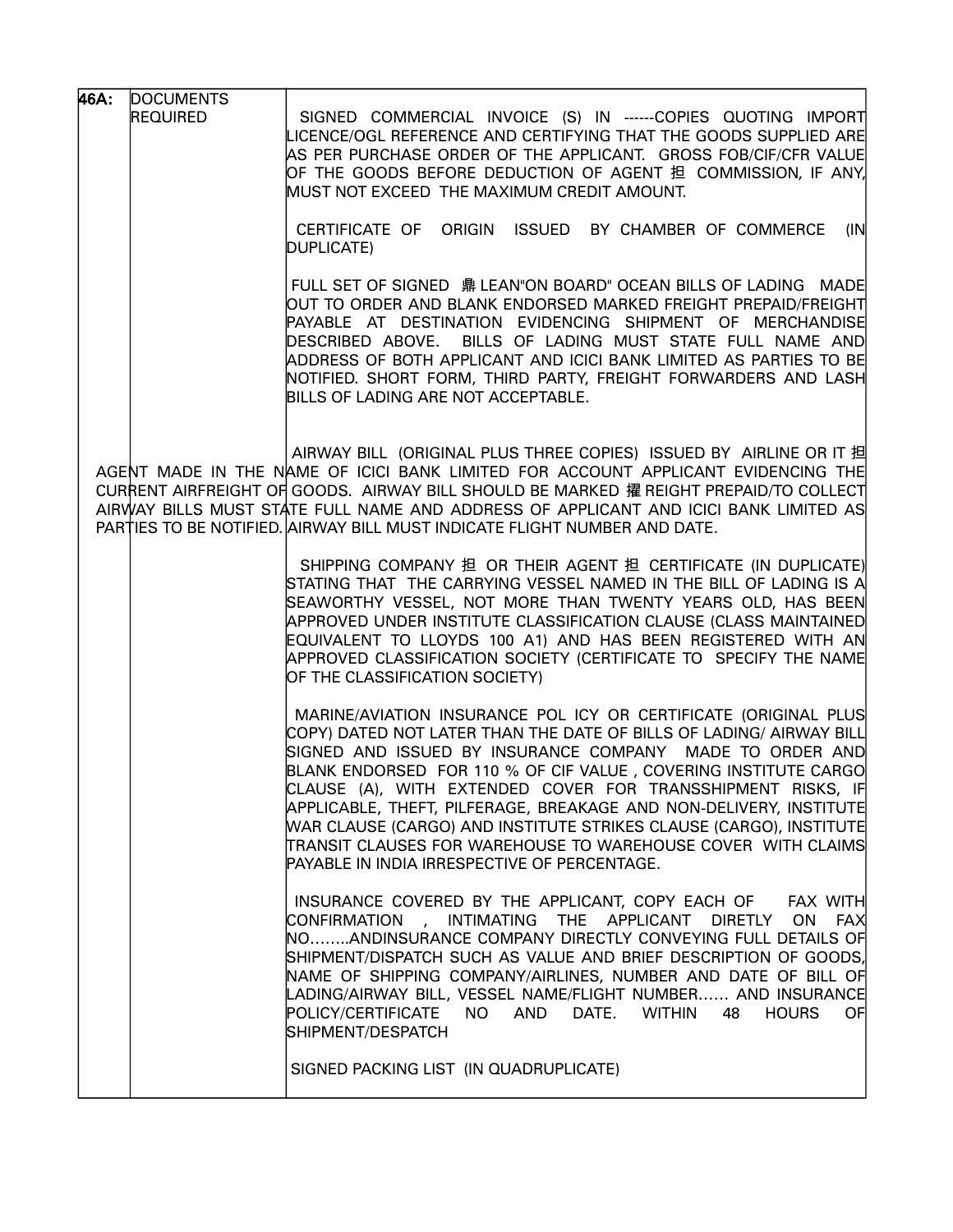|            | 47 A: ADDITIONAL                                                                         |                                                                                                                                                                                                                                                                                      |  |  |  |  |  |  |  |
|------------|------------------------------------------------------------------------------------------|--------------------------------------------------------------------------------------------------------------------------------------------------------------------------------------------------------------------------------------------------------------------------------------|--|--|--|--|--|--|--|
|            | <b>CONDITIONS</b>                                                                        | ALL DOCUMENTS MUST BE IN ENGLISH                                                                                                                                                                                                                                                     |  |  |  |  |  |  |  |
|            |                                                                                          | ALL DOCUMENTS MUST MENTION OUR L/C NUMBER AND DATE.                                                                                                                                                                                                                                  |  |  |  |  |  |  |  |
|            |                                                                                          | DOCUMENTS PRODUCED BY REPROGRAPIC PROCESS/COMPUTERISED<br>CARBON COPIES ARE NOT ACCEPTABLE UNLESS MARKED ORIGINAL AND<br>SIGNED.                                                                                                                                                     |  |  |  |  |  |  |  |
|            |                                                                                          | THE TRANSPORT DOCUMENT -                                                                                                                                                                                                                                                             |  |  |  |  |  |  |  |
|            |                                                                                          | A MUST<br><b>NOT</b><br><b>INDICATE</b><br>A FINANL<br>PLACE OF<br><b>DESTINATI</b><br>ON.<br>AS<br><b>BEING</b><br><b>DIFFEREN</b><br>T FROM<br>THE PORT<br><b>OF</b><br><b>DISCHAR</b><br>GE<br>B MUST NOT BEAR BY STAMP OR OTHERWISE TO COST ADDITIONAL TO<br>THE FREIGHT CHARGES |  |  |  |  |  |  |  |
|            |                                                                                          | OTHERS, PLEASE SPECIFY                                                                                                                                                                                                                                                               |  |  |  |  |  |  |  |
|            | 71 B: SPECIFY IF<br>CHARGES ARE TO<br><b>BENEFICIARY</b>                                 | ANYALL CHARGES (SPECIFY)<br>担                                                                                                                                                                                                                                                        |  |  |  |  |  |  |  |
| 48:        | <b>ACCOUNT</b><br>PERIOD                                                                 | OFWITHIN _________ DAYS FROM THE DATE OF _____________                                                                                                                                                                                                                               |  |  |  |  |  |  |  |
|            | <b>PRESENTATION</b><br><b>DOCUMENTS</b>                                                  | OF                                                                                                                                                                                                                                                                                   |  |  |  |  |  |  |  |
| 49:<br>*** | CONFIRMATION<br><b>INSTRUCTIONS</b>                                                      | <b>REQUIRED</b><br>NOT REQUIRED<br>CHARGES PAYABLE BY                                                                                                                                                                                                                                |  |  |  |  |  |  |  |
| 53a:       |                                                                                          | REIMBURSING BANK SSUING BANK IS HEREBY AUTHORIZED TO PUT THE REIMBURSEMENT BANK<br>IF IT DEEMED FIT FOR THE TRANSACTION                                                                                                                                                              |  |  |  |  |  |  |  |
| 72:        | <b>SENDER</b><br><b>RECEIVER</b><br><b>INFORMATION</b><br>*** indicator mandatory fields | TO                                                                                                                                                                                                                                                                                   |  |  |  |  |  |  |  |

indicates mandatory fields

# only one of the fields 39A OR 39B is to be filled

## @ Fields 42C and 42A together or Field 42p alone may be present

I/We hereby declare that the transaction covered under the credit( the transaction , does not involve, and is not designed for the purpose of any contravention of the provisions of the Foreign Exchange Management Act 1999 or of any rule, regulation, notification, direction or order made thereunder. I/We also hereby agree and undertake to give such information/documents as will reasonably satisfy you about the transaction in terms of above declaration.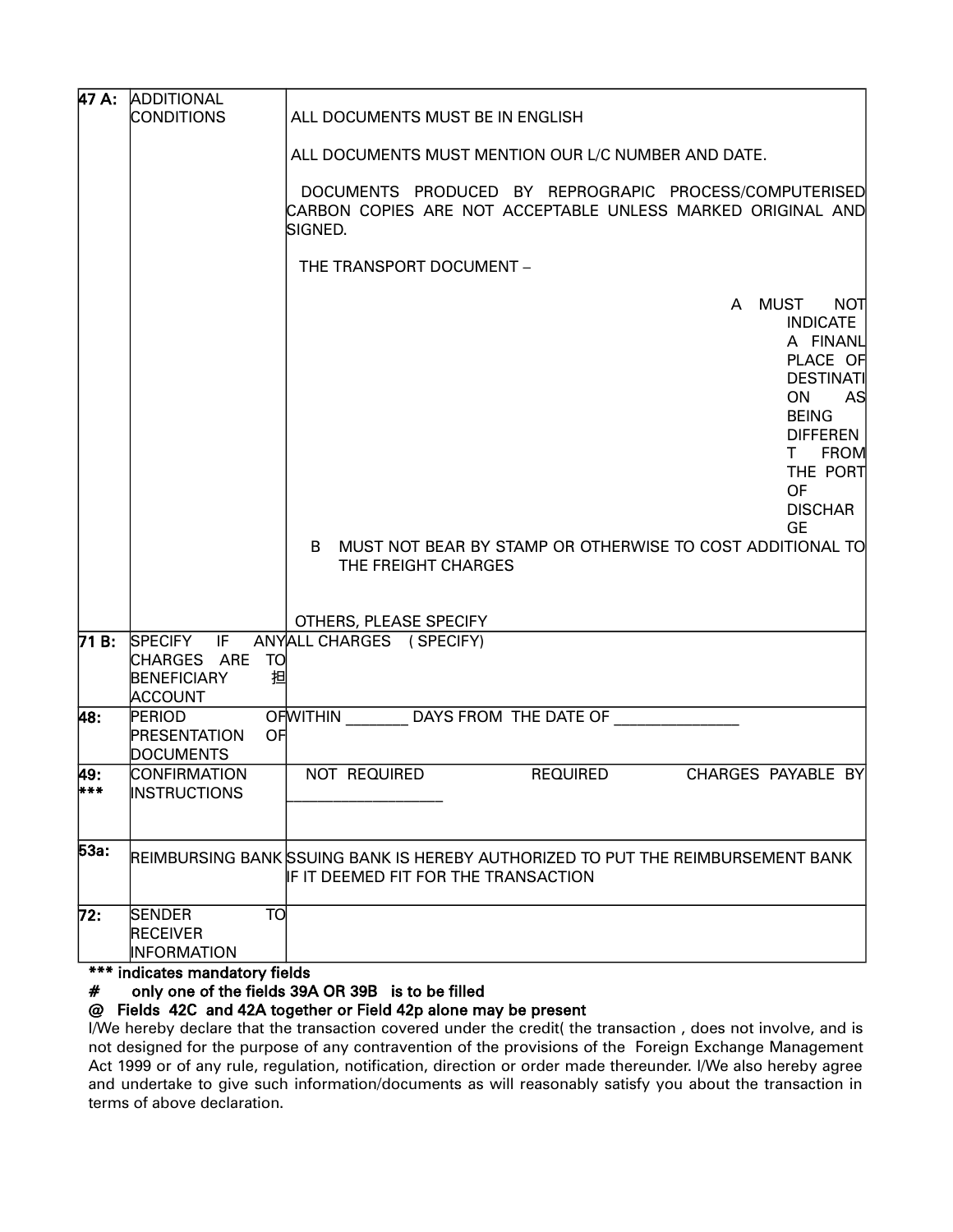We hereby confirm and certify that:(a) The goods imported / being imported by us under the Credit are not covered under Negative List of Imports as mentioned in Latest Exim Policy in vogue and amendments thereto till date.(b) We are eligible to import the above mentioned goods under the current Export and Import Policy in place.(c) The said goods imported / being imported by us are not restricted for import through specific licensing under the above mentioned policy and amendments thereto till date.(d) ITC(HS) Classification Code No.--

We also undertake to submit the relative Exchange Control Copy of the Bill of Entry / Postal Wrappers to you immediately after clearance of the said goods, in any case within 3 months from the date of remittance / payment. Further, we declare that the items imported will be used / disposed of as per the provision contained in the policy / procedure. I/We further declare that the undersigned has the authority to give the declarations, undertakings and instructions as above, on behalf of the Company.

Yours faithfully,

For \_\_\_\_\_\_\_\_\_\_\_name of applicant\_\_\_\_\_\_\_\_\_\_\_\_\_\_\_\_\_\_\_\_\_

1. \_\_\_\_\_\_\_\_\_\_\_\_\_\_\_\_\_\_\_\_\_\_\_\_\_\_\_\_\_\_\_\_\_\_\_\_\_\_\_\_\_\_\_\_\_\_\_\_\_\_\_ Signature of the Authorized signatories of the Applicant

2. \_\_\_\_\_\_\_\_\_\_\_\_\_\_\_\_\_\_\_\_\_\_\_\_\_\_\_\_\_\_\_\_\_\_\_\_\_\_\_\_\_\_\_\_\_\_\_\_\_\_ Signature of the Authorized signatories of the Applicant

In consideration of your opening the above credit, I/We hereby agree and undertake as follows :

- 1I/We hereby agree and undertake to accept and pay for all the documents negotiated thereunder in accordance with terms thereof, as also for any disbursement made or liability incurred by you my/our account under the Credit, together with interest, costs, charges and expenses due to you in respect thereof as hereinafter mentioned.
- 2(I)I/We further agree to pay to you interest on the amount (a) payable in respect of my/out liability under the Credit, at the rate of **Exercise per cent per annum over ICICI BANK Rate (BR)** or at such other rate as may be prescribed by ICICI Bank Ltd., from time to time for advances to non-priority sectors (II) The aforesaid rate of interest shall however be applicable only during the period from the date of negotiation of the bill/documents under the Credit up to and inclusive of the date immediately preceding the rate of payment by me/us or the date of crystallization of my/our liability on the foreign

currency bill pursuant to clause 5 (I) below, whichever is earlier, after, which interest shall be payable at the rate stipulated in the said Clause 5 (1).

- 3I/We further agree to pay you on demand (1) the charges that may be levied as per FEDAI rules in force from time to time for any early / Late delivery of the relevant foreign exchange/ Currency under the Forward Exchange Contract, if , booked my me and (2) the commission or handling charges at the rate of 0.15% on the amount of the bill(s) drawn under the Credit.
- 4I/We further agree to pay on demand, all costs (legal costs on full indemnity basis) customs duty, penalty, demurrage, storage charges, clearing and forwarding charges and all other charges and expenses which you may be put to or suffer or incur in connection with the goods and / or the documents of title of goods covered by the credit including for re-shipment thereof for any reason whatsoever, or in the exercise of enforcement of any right or power hereby conferred or otherwise however, and further agree and undertake to hold you safe and harmless and keep you indemnified against any claim, action or proceedings made or brought against you, your correspondents or agents, as also against any liability or loss incurred or suffered by you, your correspondents or agents by reason of your having established the Credit pursuant to my/our application or otherwise however in the premises.
- 5(1) If/We fail to make due payment to you of a sight bill on its presentation or a usance bill on the date of its maturity, which is drawn or purported to be drawn under the credit and expressed to be paid in the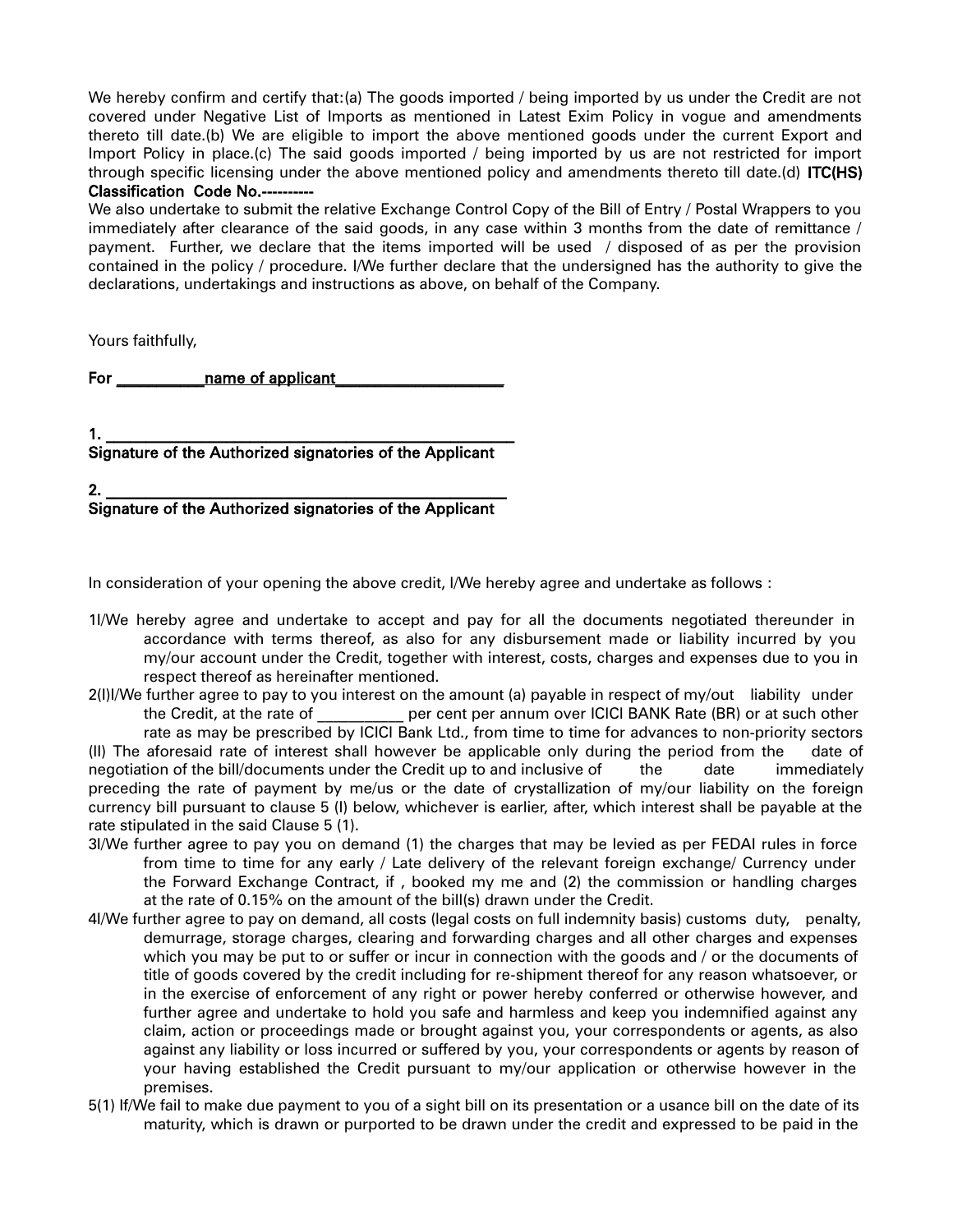foreign currency, then you shall be at liberty without prejudice to your rights hereunder, to crystallise my/our liability on the foreign currency bill by converting the foreign currency amount into Indian rupees on the 10<sup>th</sup> Day after the date of receipt of Documents by you under the credit in the case of a sight bill remaining unpaid till then or on the date of maturity in the case of a usance bill whereupon I/We shall be liable to pay to you the Indian Rupee equivalent of such foreign currency amount as calculated at the rate of exchange, mentioned below, together with interest as applicable as per bank rules with quarterly rests, or at such other rests as may be notified by you from time to time, until payment or realisation, and all costs, charges and expenses payable by me/us hereunder.

(2) The rate of Exchange applicable to such conversion of the foreign currency amount into Indian rupees shall be:

> •Your applicable bill selling rate prevailing on the date falling on the  $10<sup>th</sup>$  day in the case of sight bill or on the date of maturity in the case of a usance bill, then the rate prevailing on the immediately next working day when such rate shall be the applicable rate of exchange; or

> •The forward exchange contract rate in case a forward exchange contract has been booked by me/us with you.

> •The date of receipt of documents by you under the credit as registered in your record shall be conclusive and binding on me/us.

> •I/We confirm that crystallization of my/our liability on the foreign currency bill by you and the charging/payment of interest at a higher rate as aforesaid shall not be deemed to create any right in me/us to keep any unpaid bill when due.

- 6. I/We further agree that you shall have a pledge upon all goods and documents of title of goods and other documents covered under the credit which may have been already delivered or shall be hereafter delivered into your possession or into the possession of your agents by me/us or by any person, firm or company on my/our behalf's a result of your opening the credit or in connection with the transaction hereunder. The said goods and the documents shall be deemed to be delivered in pursuance of my/our agreement to pledge them to you as security for all payments which may be made by you or your correspondents or your agents under the credit of my/our account as also for any liability whatsoever incurred or which may be hereafter incurred by you or your correspondents or agents as a result of opening of this credit, together with interest, costs, charges and expenses as herein above mentioned.
- 7. In the event of my/our committing a default in making due payment of any bill drawn or purported to be drawn under the credit or in making reimbursement on demand of any payment made by you for my/our account in respect of any liability that may be suffered or incurred by you or your correspondents or agents under or in connection with the credit, that you shall be entitled without prejudice to any of your rights and without notice to me/us (Which I/We hereby expressly waive), to sell the goods covered under the credit (the said 堵 oods whether before or after their arrival either by public auction or tender or by private contract and subject to such conditions as you may deem fit to impose, or otherwise dispose of or deal with the said goods or any part thereof and /or with the relative documents of title to goods in any manner whatsoever, without being bound to exercise any of these powers or liable for any loss in the exercise or non-exercise thereof. The new proceeds realised from sale of the said goods or transfer or any document of title, remaining after deducting there from the costs and expenses of and incidental to such sale or transfer, shall be applied in or towards payment or satisfaction of the amount(s) due to you in respect of any payment or disbursement made by you under the Credit for my/our account, and interest the thereon and all costs charges and expenses as here in above mentioned. I/We agree to accept Bank's account of sale or realisation as conclusive evidence both in and out of court as to the amount(s) realised and expenses incurred, and to pay forthwith any shortfall or deficiency remaining after such application. I/We further agree that you shall not be liable to me/us for any loss which may occur pending sale or disposal of the gods and/or document of title of goods, whether by reason of theft, damage, deterioration to decay of the goods or depreciation in the value thereof otherwise whatsoever be the cause.
- 8. I/We further agree to keep the said goods further insured from the time of expiry of insurance cover under the initial policy or policies or insurance, against all risks which are normally covered for goods of the nature purchased under the credit as also against such other risk(s) as may be required by you, and in the event of my/our failing to do so, you shall be at liberty to insure the said goods at my/our cost and expenses without prejudice to your rights hereunder. Until all your dues in respect of the credit are paid in full, I/We agree to pay to you forthwith all moneys if received by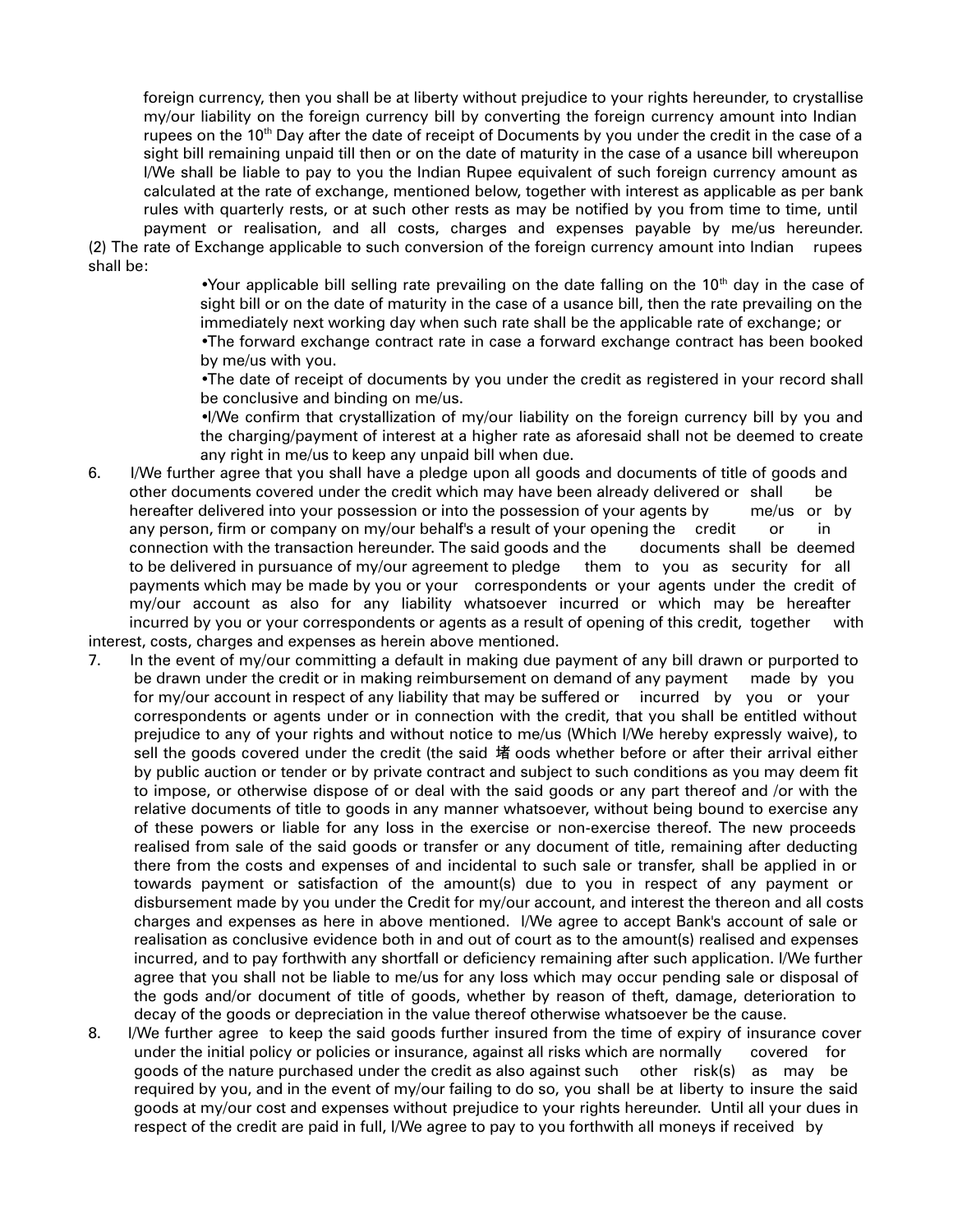me/us under any policy or policies of insurance moneys, I/We undertake to hold the same in trust for you.

- 9. I/We further agree and undertake to sign, execute and deliver to you from time to time on demand made by you, such further or other deeds, documents and writings and do all such acts, matters and things as may be required by you for better perfecting you title to the said goods and the documents covered under the credit and/or to render the same readily salable or transferable by you to any purchaser(s) at all time.
- 10. It is understood that the transmission of all instructions and communications under the above Credit and the shipping of documents and goods thereunder is entirely at my/our risk. You and your correspondents or agents shall not be responsible for any error or delay in such transmission or loss or delay in delivery of the documents or the goods nor shall you or your correspondents or agents be liable in any respect beyond ensuring that the bill(s) drawn under the Credit and the relative documents covered thereunder purport to comply with the terms and conditions of the Credit.
- 11. I/We have made adequate arrangement for retiring the bills under the Credit and do not contemplate to seek any financial assistance from you for the purpose.
- 12. I/We agree to the negotiations of the documents drawn under the credit being confined too your branches or agencies or to any bank acceptable to you
- 13. I/We confirm that the goods described above are covered under my/our below mentioned Import License
- 14. I/We enclose for your perusal

•Order together with the order confirmation of overseas supplier, or

•Proforma invoice of overseas supplier duly countersigned by us; or

•Indent/Offer from overseas supplier or his authorised agent together with the exchange control copy of he relative import license

- I/We hereby declare that the transaction covered under this letter of credit does not involve and is not designed for the purpose of any contravention or evasion of the provisions of FEMA 1999 or of any rule,regulations, notifications direction or order made thereunder. I/We undertake to submit to you the exchange copy of the relative Customs Bill of Entry within the time limit stipulated by RBI.
- 15. This application shall deemed to have been accepted and the credit deemed to have been established when written advice thereof has been sent to the beneficiary.
- 16. I/We agree and confirm that this credit may be amended and/or modified by you in your absolute discretion, including for an increased limit, on our giving you written instructions for the same and in such and event, such amendment/modification will be deemed to form part of this credit applications and will be governed by the terms hereof and I/We agree, convenant record and confirm that I/We shall be bound by the same as if such amendment/modification including the increased limit had or originally constituted the term of this Credit.
- 17. This Agreement shall be binding upon me/us,my/our heirs,executors and administrators/ successors and shall ensure to the benefit of and be enforceable by you, your successors, transferees and assigns.

EXCEPT AS OTHERWISE EXPRESSLY STATED THIS CREDIT IS TO BE OPENED SUBJECT TO THE UNIFORM CUSTOMS AND PRACTICE FOR DOCUMENTARY CREDITS AS CONTAINED IN THE LATEST INTERNATIONAL CHAMBER OF COMMERCE PUBLICATION IN VOGUE.

| License No. | Dated       |
|-------------|-------------|
| For Rs.     | Valid Upto: |

Yours faithfully,

#### ●Date:

|              | <b>SEND TO</b>        |         |
|--------------|-----------------------|---------|
|              | <b>SWIFT ADDRESS</b>  |         |
| 20:<br>$***$ | L/C No.               |         |
| 23:          | <b>PREADVISED No.</b> | PREADV/ |
| 31C:         | DATE OF ISSUE         |         |